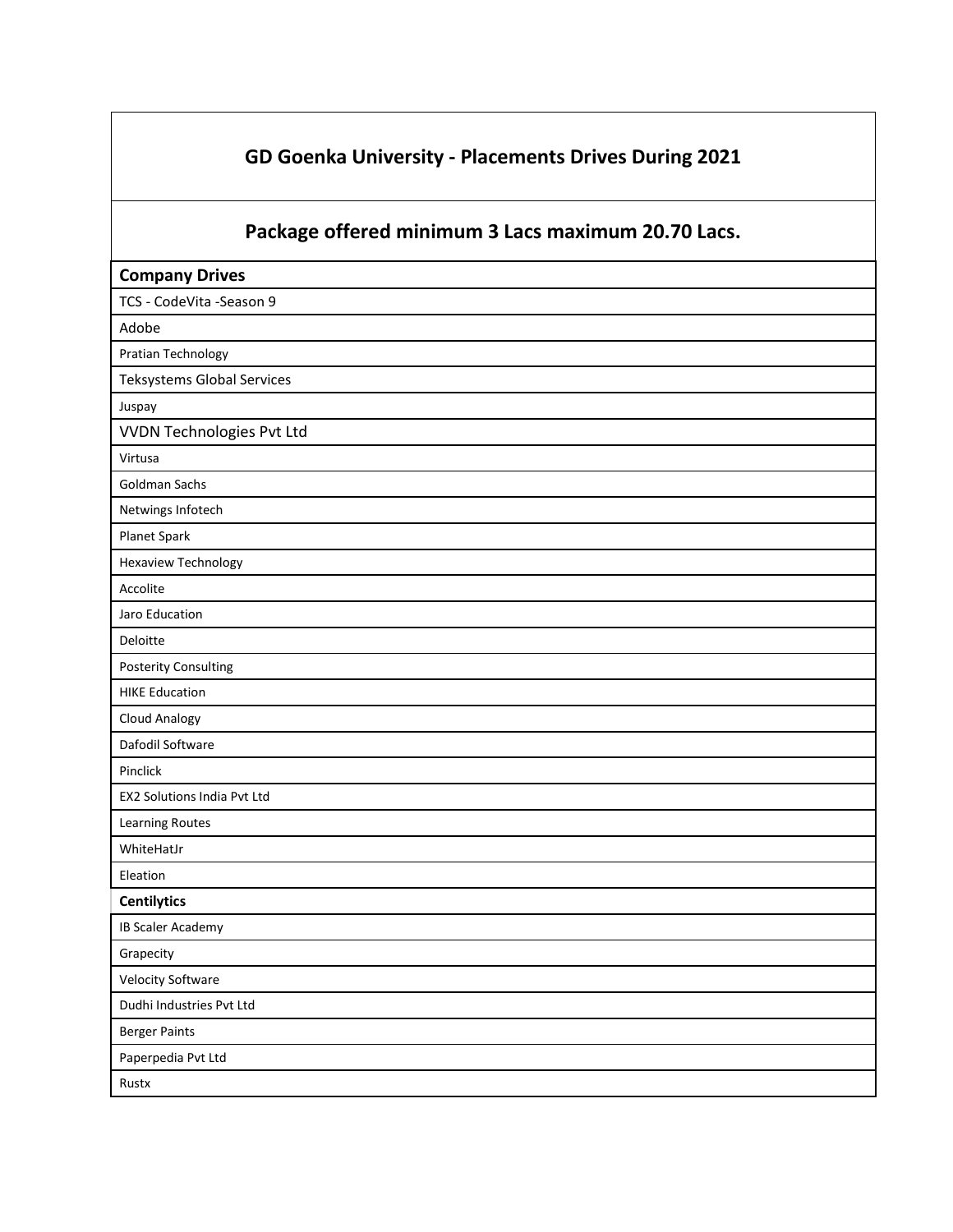| Hashedin Technologies                      |
|--------------------------------------------|
| Digital Surveillance Inc                   |
| <b>Ingenuity Gaming</b>                    |
| Tetrahedron Manufacturing Services Pvt Ltd |
| RGF Professional Recruitment India         |
| <b>ECHO</b> India                          |
| <b>HDFC Life</b>                           |
| Knoldus                                    |
| ALL E TECH                                 |
| Netambit First Value Service Ltd           |
| ZunRoof Tech Private Limited               |
| <b>COFORGE (NIIT Tech)</b>                 |
| Majorel                                    |
| Vinove Software & Services Pvt. Ltd        |
| Naukri.com (Info edge)                     |
| Life Fitness India                         |
| VVDN Technologies Pvt Ltd                  |
| <b>VLCC</b>                                |
| <b>BANKIT Services Pvt Ltd</b>             |
| University living                          |
| <b>ECHO</b> India                          |
|                                            |
| Ginger Webs Pvt Ltd.                       |
| Phonepe                                    |
| Altudo                                     |
| TechCrumb                                  |
| Lido Learning                              |
| VLCC Health Care Ltd.                      |
| COFORGE                                    |
| Kamal Gupta Law Firm                       |
| Expertlancing                              |
| Hanu Software                              |
| <b>Allied Analytics</b>                    |
| <b>STELLAR Group</b>                       |
| TENHARD INDIA Pvt Ltd                      |
| ETA Engineering Pvt Ltd.                   |
| <b>KYARI Innovations Pvt Ltd</b>           |
| Podar Education                            |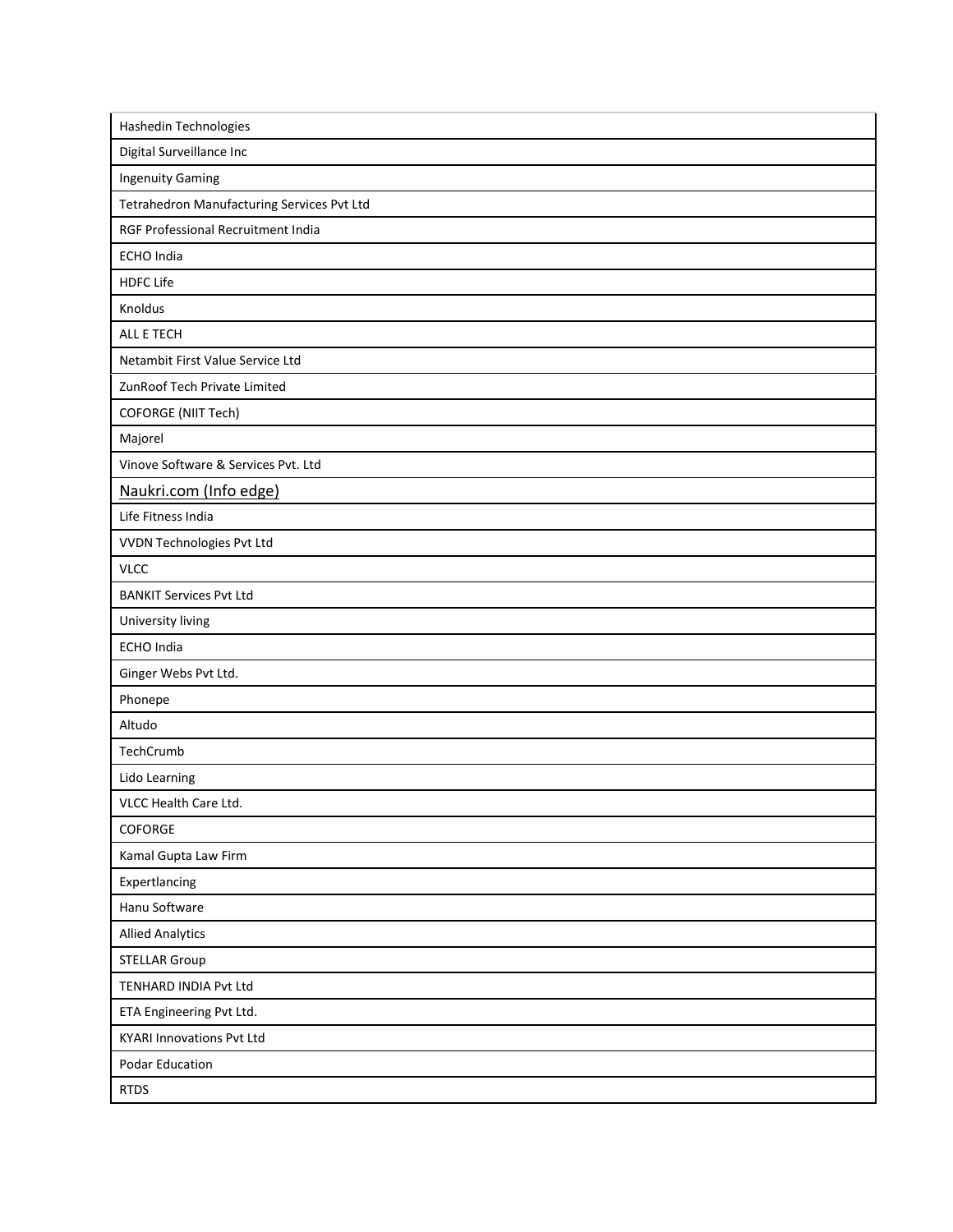| Project Objects                       |
|---------------------------------------|
| Unacademy                             |
| <b>Tackle Box</b>                     |
| Floor & Furnishings India Pvt Ltd     |
| Exicom                                |
| Systopic Laboratories Private Limited |
| Aditya Birla Health Insurance Co.Ltd  |
| To The New                            |
| RGF Professional Recruitment India    |
| <b>Creditas Solutions Pvt Ltd</b>     |
| Regalo kitchens Pvt Ltd               |
| <b>UAS International</b>              |
| Axis Bank                             |
| Truechip                              |
| Synoriq                               |
| Repos Energy India Pvt Ltd            |
| Cogneau Systems Pvt Ltd               |
| Daffodil Software Pvt Ltd             |
| Logicladder Technologies Pvt Ltd      |
|                                       |
| <b>Wazir Advisors</b>                 |
| <b>SMC Global Securities Ltd</b>      |
| Ozone pharmaceuticals                 |
| Bisleri                               |
| Xebia                                 |
| Insplore Consultants Pvt Ltd          |
| Kotak Life                            |
| <b>BO</b> International               |
| IDS Infotech Ltd                      |
| Troikaa Pharmaceuticals Ltd           |
| Reliance Retail Ltd                   |
| LeewayHertz Technologies Pvt Ltd      |
| Singh & Associates                    |
| Infollion Research Services Pvt. Ltd. |
| Grapecity India Pvt Ltd               |
| Pin Click                             |
| Newgen Software Technologies Limited  |
| Skiify Solutions Pvt Ltd              |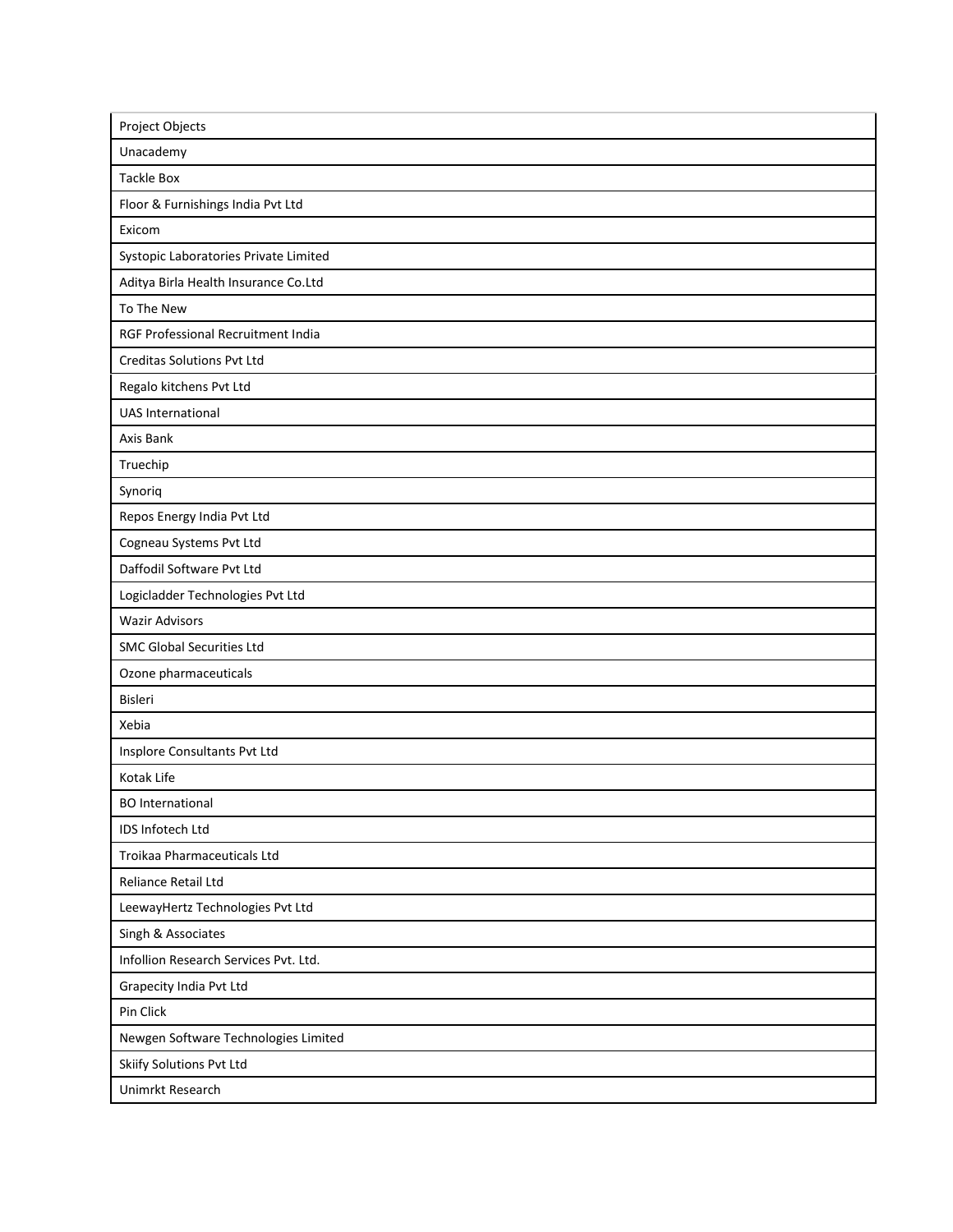| SBM Group (Merchant Navy                |
|-----------------------------------------|
| Vinove Software Pvt Ltd                 |
| <b>Gxpress Solutions Pvt Ltd</b>        |
| Dynotech Instruments Pvt Ltd.           |
| CNH Industrial India Pvt Ltd.           |
| Leverage Edu                            |
| Lifecell International Pvt Ltd          |
| Tata Consultancy Services Limited.(TCS) |
| <b>IDFC First Bank Ltd</b>              |
| Fifty Five Technologies                 |
| To The New                              |
| ATS Infrastructure Ltd                  |
| Asahi India Glass Ltd                   |
| V- Mart Retail Ltd                      |
| IFI Techsolutions Pvt Ltd               |
| Posist Technologies Pvt Ltd             |
| Eleation                                |
| ZunRoof Tech Private Limited            |
| <b>ESAF Small Finance Bank</b>          |
| GD Goenka Group of School               |
| XL Dynamics India Pvt Ltd               |
| Byjus                                   |
| SS& C GlobeOp                           |
| <b>ICICI Bank</b>                       |
| Cvent                                   |
| Silverskills Pvt Ltd                    |
| Floor & Furnishings                     |
| Planet Spark                            |
| Squareyards                             |
| <b>SRVA Education</b>                   |
| Aekansh Group                           |
| <b>Trans India Law Associates</b>       |
| Globe Teleservices                      |
| Mindhouse                               |
| MG Law Associates                       |
| Vista Consoles Electronic               |
| King Stubb & Kasiva                     |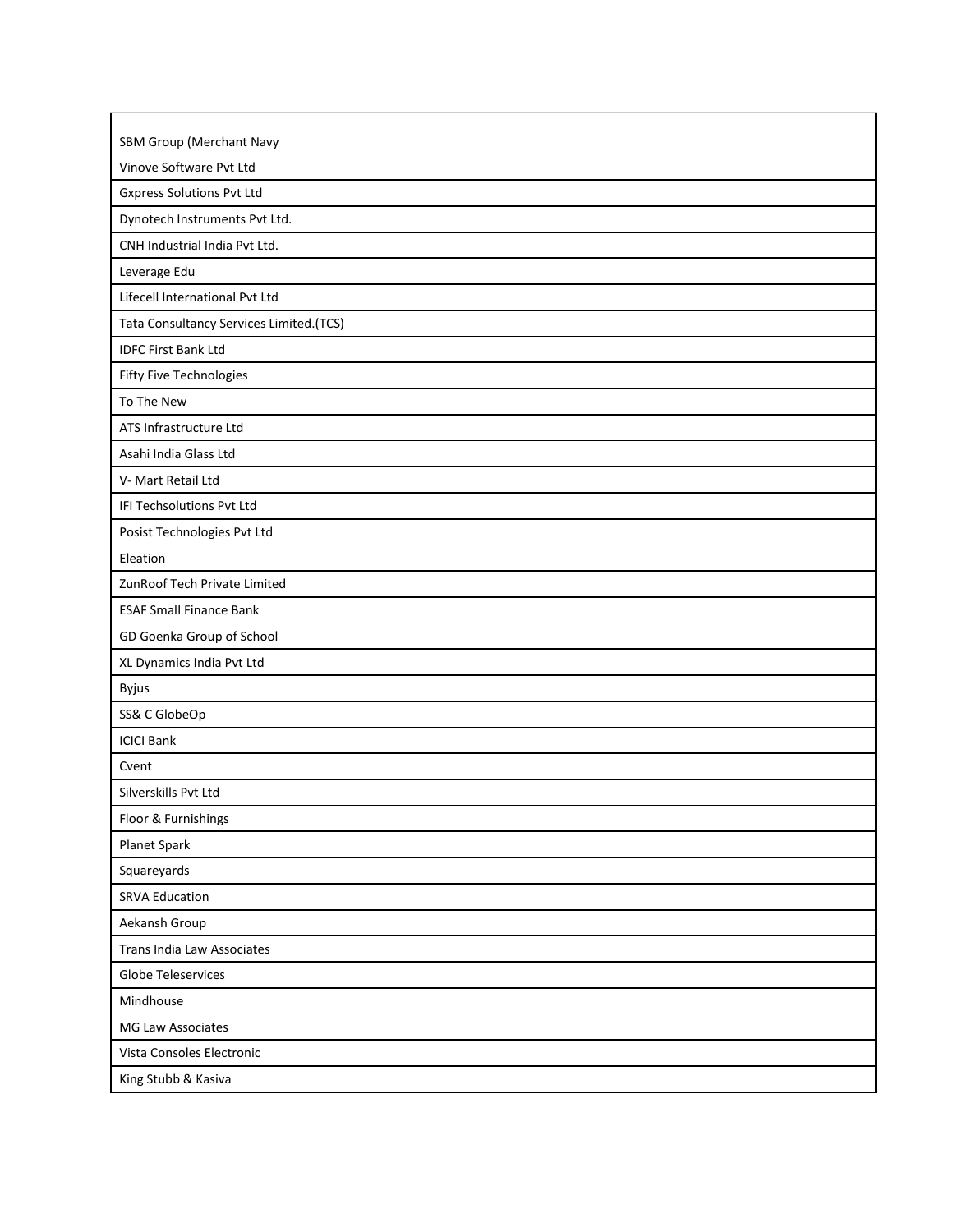| <b>Essentia Environments</b>       |
|------------------------------------|
| Thoughtsol Infotech Pvt Ltd        |
| Puma                               |
| Agnayi Realtors                    |
| Legit Quest                        |
| Yoboshu                            |
| <b>Updater Services Pvt Ltd</b>    |
| <b>IBM India</b>                   |
| Radixweb                           |
| Prometheus Consulting              |
| RGF Professional Recruitment India |
| Genpact                            |
| Hindustan Wellness Private Limited |
| 6W Research                        |
| Waldent                            |
| <b>IDFC First Bank Ltd</b>         |
| Godrej Housing Finance             |
| QSS Technosoft                     |
| Metvy                              |
| Femme India                        |
| Noisy Lion (Tech Division)         |
| Corpogenie                         |
| HealthPlix Technologies pvt ltd    |
| Chegg India                        |
| <b>Talent Serve</b>                |
| Zomato                             |
| Speedlabs                          |
| <b>Infollion Research Services</b> |
| India Infoline Finance             |
| Mindhouse                          |
| ORI                                |
| Losung 360                         |
| Indiamart                          |
| Cleartrail                         |
| Medanta Hospital                   |
| Vedantu                            |
| Sysmind Tech                       |
| Repos Energy India Pvt. Ltd        |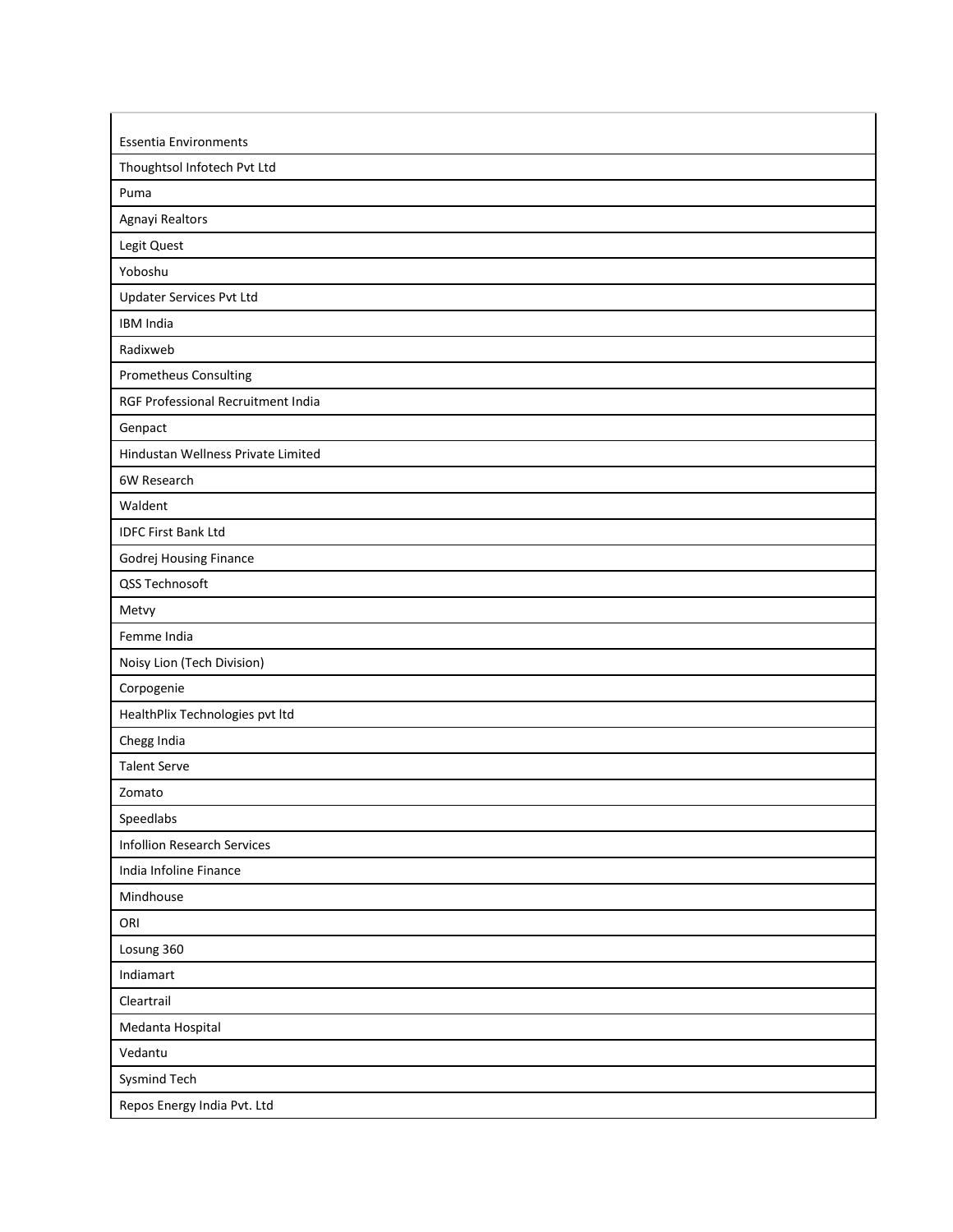| Mathrithms                        |
|-----------------------------------|
| Gemini Solutions Private Limited  |
| <b>SMH Cancer Centre</b>          |
| <b>IMGC</b>                       |
| Ultragenic Research               |
| Aculife Healthcare Pvt. Ltd       |
| FINOIT Technologies               |
| Amura Health                      |
| Calyxpod                          |
| Pulsus Health Tech                |
| Fortune Marketing Private Limited |
| <b>Effectual Services</b>         |
| Artech Infosystems                |
| Apisero                           |
| <b>BluePi Consulting Pvt Ltd</b>  |
| Intellipaat                       |
| LeewayHertz Technologies Pvt Ltd  |
| Alight Services India Pvt Ltd     |
| Lockated                          |
| Grapecity                         |
| Nagarro                           |
| Leverage Edu                      |
| Yocket                            |
| Cargo Flash Infotech Pvt. Ltd     |
| Zyla Health                       |
| Tech Mahindra                     |
| IDS Infotech Ltd                  |
| Ceasefire Industries Pvt Ltd      |
| <b>Great Learning</b>             |
| Univo Edtech                      |
| Redeure                           |
| AITMC/4S INTERNATIONAL            |
| <b>Cloud Analogy</b>              |
| Unschool                          |
| PeopleStrong                      |
| Asahi India Glass Ltd             |
| Real Coderz                       |
| Byjus                             |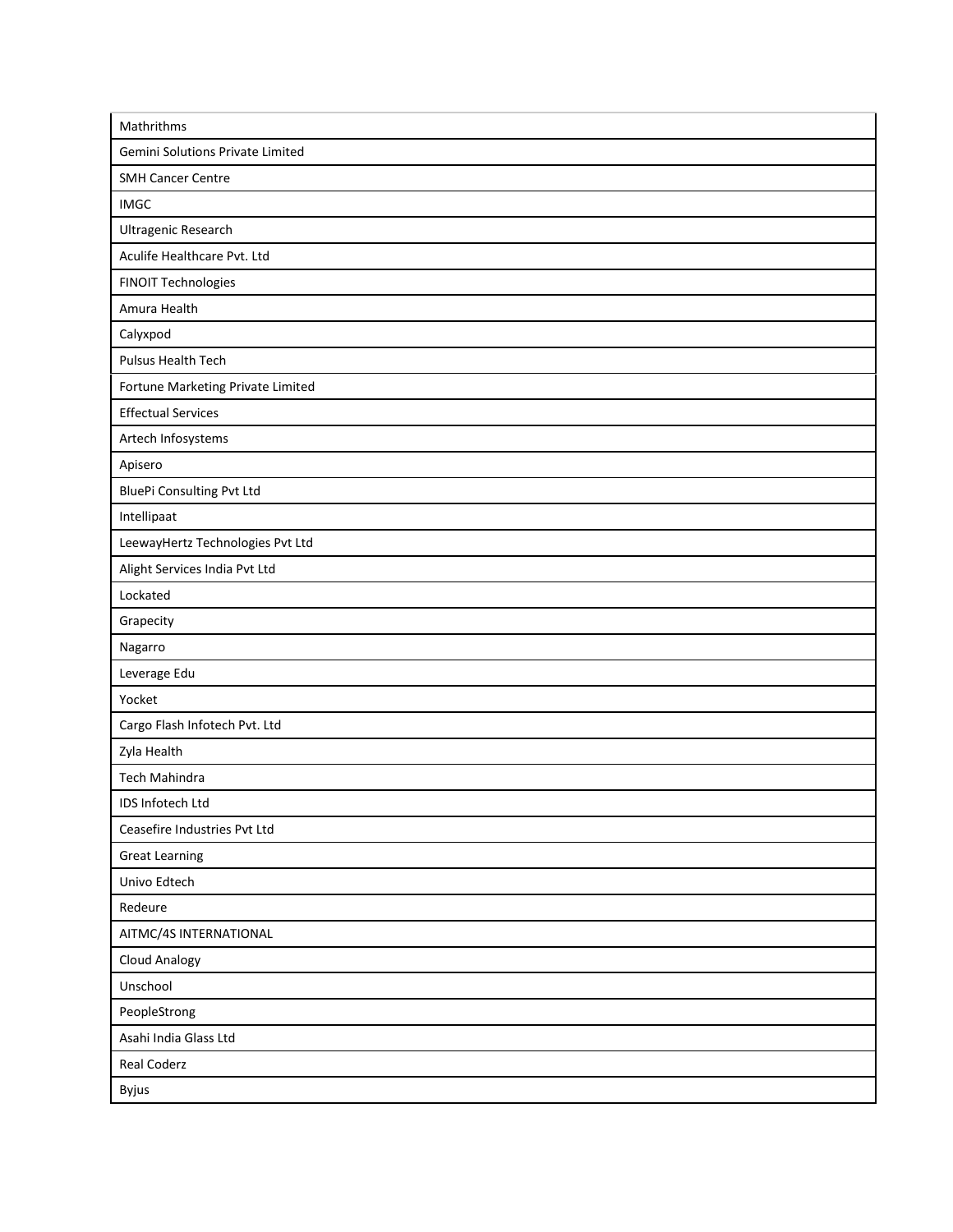| Calyxpod                               |
|----------------------------------------|
| Axis Bank                              |
| Century Metal Recycling (CMR)          |
| Edwisor                                |
| Cvent                                  |
| QA Infotech                            |
| Optum                                  |
| S& P Global                            |
| Okaya Power Pvt. Ltd                   |
| TPF Software India                     |
| GD Goenka School                       |
| Bada Business Pvt Ltd                  |
| To The New                             |
| ElasticRun                             |
| Doceree                                |
| Paint Lab                              |
| Silverskills Pvt. Ltd.                 |
| 6Wresearch & Database services Pvt Ltd |
| Artech Infosystems                     |
| <b>Bright Champs</b>                   |
| Zenonco                                |
| <b>Accel IT Services</b>               |
| Anemoi Technologies                    |
| Investoxpert                           |
| <b>GRIFEO</b>                          |
| Rupeek                                 |
| People Strong                          |
| Credflow                               |
| Nitco Tiles                            |
| World Fashion Exchange(I)pvt. Ltd      |
| Unschool                               |
| SOTI                                   |
| Plus Life Sciences                     |
| Infosys                                |
| Losung E-Services Pvt. Ltd.            |
| College Dunia                          |
| Flipkart                               |
| WebCreatify                            |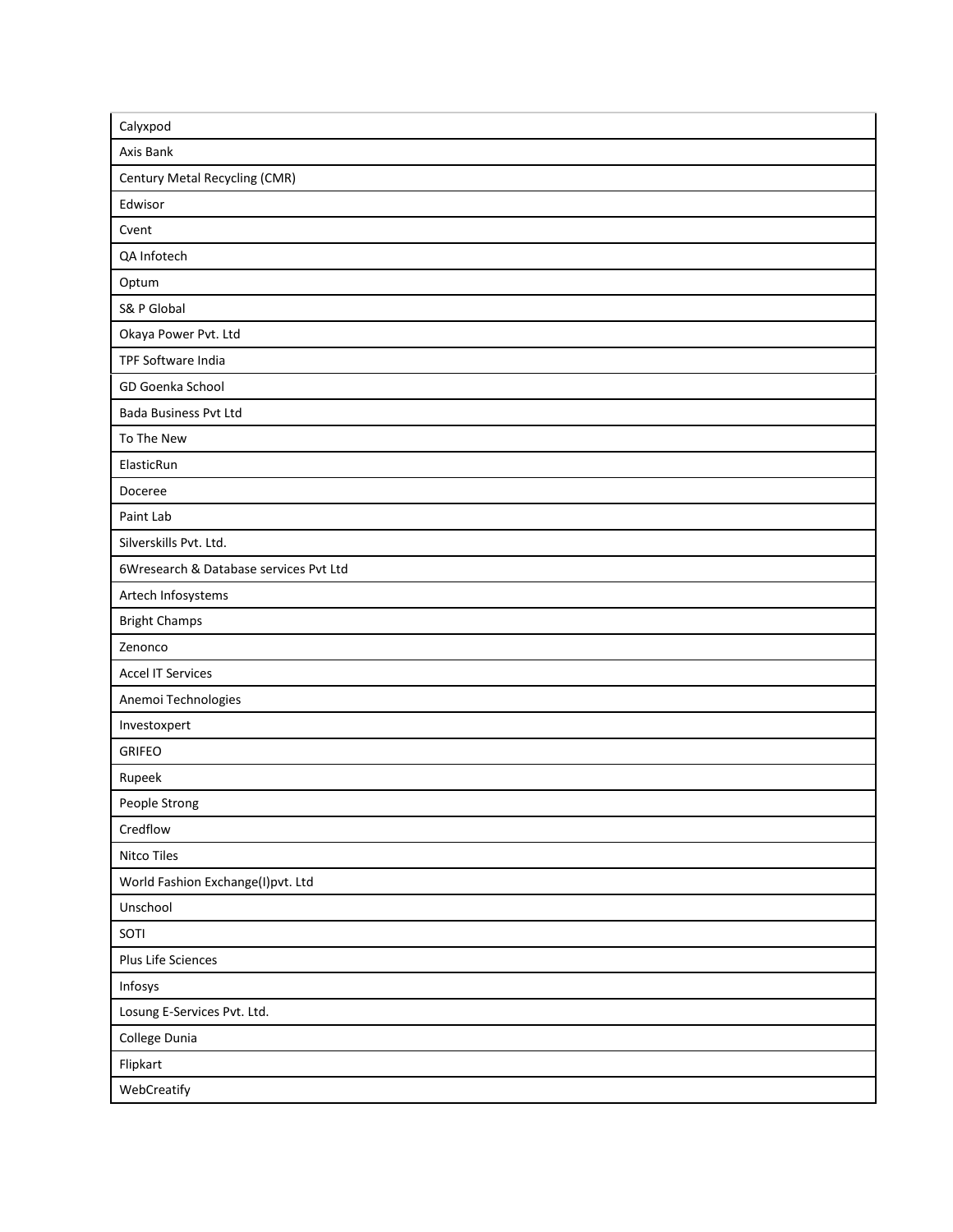| Alembic Pharmaceuticals Ltd                  |
|----------------------------------------------|
| <b>IMARC</b>                                 |
| PrepBytes                                    |
| PepCoding                                    |
| Data Folkz                                   |
| Inkey IT Solutions Pvt. Ltd.                 |
| GREATBELL HR Consultancy Services (P) Ltd    |
| Rapidsoft Technologies Pvt. Ltd              |
| Upgrad                                       |
| <b>EsoBene Consulting Private Limited</b>    |
| Novac Tech (Shriram Transport Finance Group) |
| Capgemini                                    |
| Smartserv                                    |
| <b>StayQrious</b>                            |
| <b>Bharat Serums</b>                         |
| <b>HCL Technologies</b>                      |
| Asahi India Glass Ltd                        |
| Housing.com                                  |
| CedCoss Technologies Pvt Ltd                 |
| SRV Media                                    |
| Dotpe                                        |
| Alpino Tech                                  |
| ExpertLancing                                |
| PS Market Research                           |
| Tech Mahindra                                |
| Byjus                                        |
| <b>IDFC Bank</b>                             |
| VIVO India                                   |
| K12 Techno Services Pvt. Ltd                 |
| Adapt Software India Pvt. Ltd                |
| Course5 Intelligence                         |
| Rinex Technologies Pvt Ltd                   |
| <b>Emo Matrix</b>                            |
| Transasia Bio-Medicals Ltd                   |
| AristaVault                                  |
| Apothecaries Clinical Research               |
| CNH Industrial India Pvt Ltd.                |
| Capricot Technologies Private Limited        |